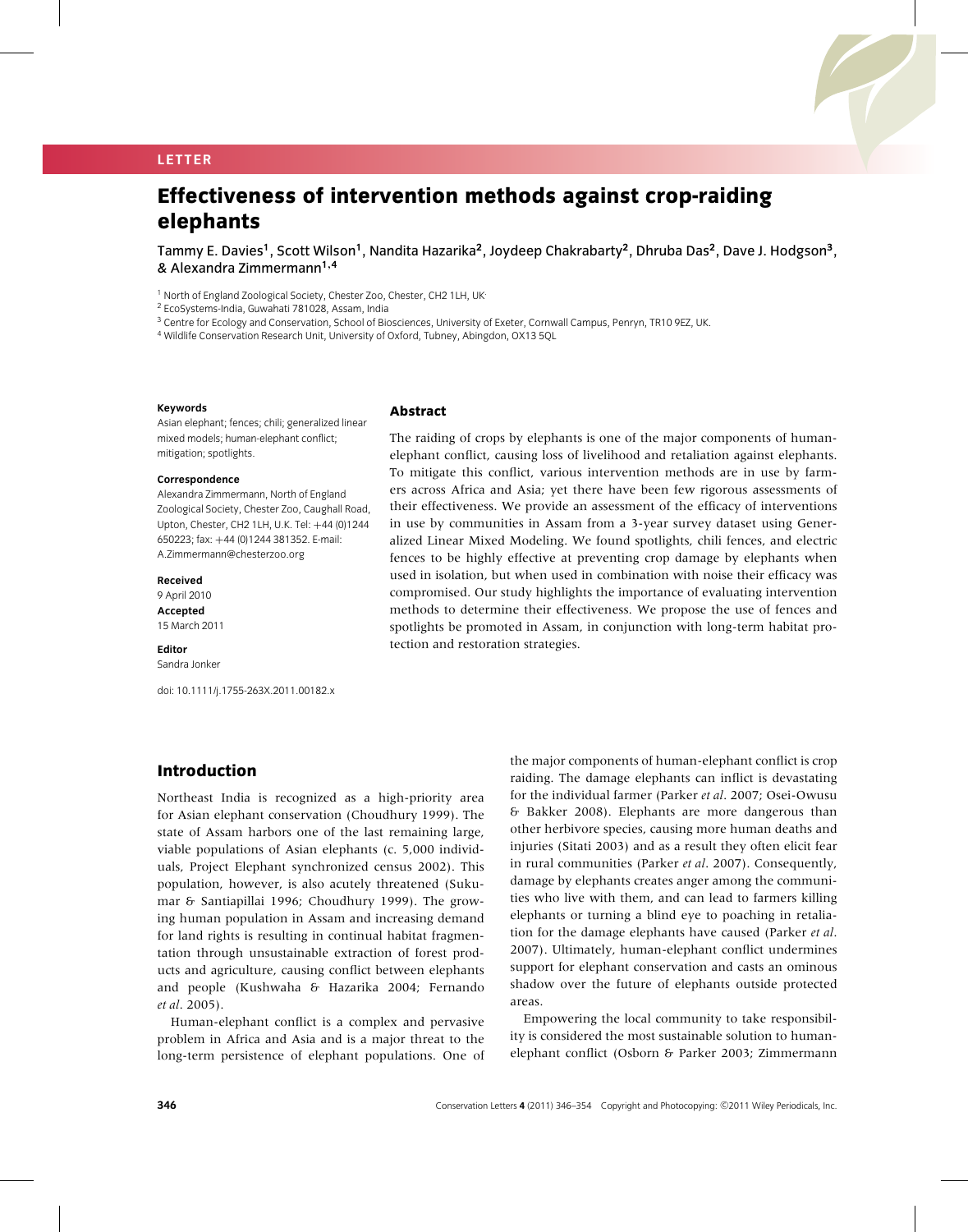*et al*. 2009), and a wide variety of relatively inexpensive, low-tech and humane intervention methods are in use by farmers across Africa and Asia. These include early-warning systems such as trip wires and watchtowers, barriers such as trenches and electric fences, and deterrents such as chili smoke and spotlights. Enabling local communities to take action and reduce the impact of human-elephant conflict on their livelihoods is thought to improve communities' perceptions of elephants and conservation (Naughton *et al*. 1999; Messmer 2000).

Evidence-based conservation is fundamental to the management of practical conservation problems (Pullin & Knight 2001; Sutherland *et al*. 2004) and therefore, assessment of intervention methods is important to determine the most effective methods for reducing humanelephant conflict. Given the variability and widespread use of intervention methods, there are surprisingly few studies that attempt to quantify their effectiveness at reducing conflict (Osborn & Parker 2003). The available literature varies in scientific approach, from gathering farmers' perceptions (e.g., Nyhus *et al*. 2000), to assessing uptake and continued use of individual interventions (e.g., Graham & Ochieng 2008), to the difference between traditional and experimental methods (e.g., Osborn & Parker 2002), and the effectiveness of specific interventions such as electric fencing (e.g., Kioko *et al*. 2008; Graham *et al*. 2009). The lack of intervention qualification arises in part because of the difficulty of field experimentation (Osborn & Parker 2003; Hedges & Gunaryadi 2010); for example, finding a suitable control plot and accounting for the associated random effects. Furthermore, specific intervention methods are rarely used in isolation, making inferences about specific methods difficult. Instead, our understanding of the efficacy of interventions tends to come from control-plot experiments or surveys with natural variation in combinations of interventions among elephant raids, among villages, among regions, and among years. Such "natural experiments" usually suffer from nonindependence and unbalanced designs, preventing the use of traditional analyses of variance to tease out main effects of single intervention strategies, or interactions between them. As yet, few studies on human-elephant conflict interventions have accounted for data structure such as spatial organization, seasonal patterns, and repeated measures, which cannot be accommodated by traditional statistical analyses, such as bivariate or multivariate analyses of variance. Shoehorning data into classical statistical frameworks often violate statistical assumptions and increases the chance of Type I or II errors (Bolker *et al*. 2008). However, in this article we show that these difficulties can be overcome by using generalized linear mixed-effects models (GLMM), which allow for repeated measures, missing data, and various nonnormal probability distributions for the response. Furthermore, the use of model simplification and model comparisons can help to deal with unbalanced representation of, and correlations among, intervention methods.

In this article, we examine the effectiveness of various intervention methods used regularly by communities in Assam by analyzing the probability of crop loss when elephants are locally present, and the area of crop loss when raiding occurs as determinants of their success. This study builds on previous interventions analysis by accounting for structuring within the data and identifies the most effective intervention methods to prevent elephant crop raiding in Assam.

## **Methods**

Assam (total area =  $78.438 \text{ km}^2$ ) is a state in northeast India located south of the eastern Himalayas; it contains a transitional habitat zone and is a high-priority conservation area (Myers *et al*. 2000; Olson & Dinserstein 2002). Assam has a tropical monsoon climate with a mean annual rainfall of 2,818 mm and two distinct monsoon seasons (June to September and October to December). Data were collected from two study sites each with an area of approximately 1,250 km2 from two districts of Assam, Goalpara and Sonitpur. The natural vegetation in this region is moist deciduous forests, but both districts have been highly transformed and contain a mosaic of land use and vegetation, including rice cultivation, villages, commercial tea plantations, degraded secondary forest, and protected areas.

To establish a reliable and independent conflictreporting system, a team of 33 community members were trained as monitors to enumerate crop-raiding incidents. This eliminates the problem of farmers exaggerating the conflict (cf. Siex & Struhsaker 1999). Monitors were stationed to ensure complete coverage of the two study areas and visited all crop-raiding incidents within their assigned area to verify, quantify, and record the location using a GPS unit. All such incidents were recorded for 3 years, from 1 March 2006 to 28 February 2009. Incidents were defined by events on a specific community on a specific date; therefore incidents at the same community on different dates were recorded as separate incidents, as were incidents at different communities on the same date. Incident details were recorded on a standardized reporting form including: elephant group size, composition, herd identification (if known), time of incident, any damage caused to crops, property, humans, or elephants, and any intervention methods used.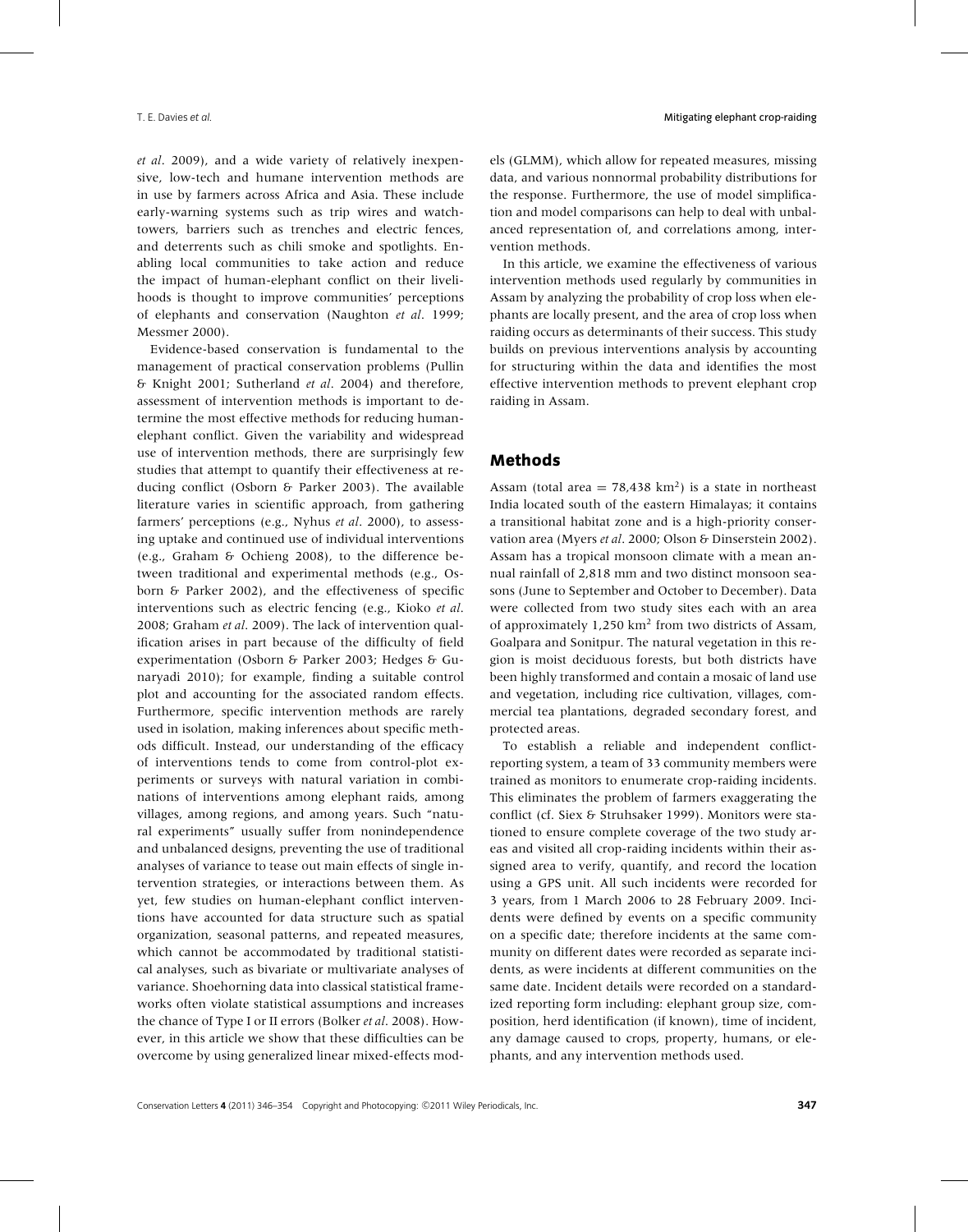#### **Elephant crop-raiding intervention methods**

During this study, we recorded the following methods in use by communities: (1) Chili smoke: made by burning a cardboard wrap of dried chilies, tobacco, and straw, which creates a pungent smoke. This is then positioned at the edge of the village or used to chase away the elephants; (2) spotlights: powerful, rechargeable searchlights used for chasing elephants away by directing the light at the elephants' eyes; (3) electric fencing: solarpowered, 2.5-m high two-strand electric fences with protected posts; (4) chili fencing: engine grease mixed with ground chili paste, spread on to a jute or coconut rope and strung between posts to form a simple, one-strand fence; (5) elephant drives: in some areas, trained domesticated elephants (*kunkies*) are used to round up wild elephants and drive them away from villages. Elephant drives such as this do not involve local communities and are usually employed by a government agency; (6) fire: a widely used, traditional method; involves lighting fires in pits on the ground at the edge of the village, or carrying fire torches; (7) noise: a widely used traditional method; includes purposeful shouting, crackers or drums, and is different from general village hubbub. For detailed information on the interventions used in Assam please refer to Assam Haathi Project 2008; Zimmermann *et al*. 2009.

In this analysis, we grouped chili fences and electric fences together due to their similar properties: both function as a barrier and could easily be broken by elephants. Previously live wires were used in some areas of our study site to protect areas of crops and we have since observed elephants avoiding any fence-like wires, even if these are not electrified. Throughout this study, no chili or electric fence was broken by elephants suggesting that chili and electric fences are functioning as deterrent fences in our study sites in Assam.

### **Analyses**

To determine the effectiveness of the above-mentioned intervention methods employed by communities in Assam, we used GLMM because these can accommodate situations where observations are spatially or temporally nonindependent (e.g., villages within districts, and repeated observations through time) (Goldstein 1995). GLMM also allow the use of data transformations without loss of statistical power and are appropriate tools for analyzing nonnormal data involving random effects (Bolker *et al*. 2008). GLMM of surveys also have advantages over control-plot experiments for intervention analysis, especially in human-elephant conflict areas where villagers' welfare and livelihoods must take priority over scientific experimentation. GLMMs have been applied to a range

of different situations, but are not yet common in the analysis of human-wildlife conflict data. Other conservation studies that have applied GLMMs include the effect of conservation management on bees (Batáry et al. 2010), spatial and temporal associations of bird populations (Amar *et al*. 2010), and the effectiveness of tracking devices on fitness (McMahon *et al*. 2008). There are also numerous papers detailing the suitability of GLMMs for ecological data (see Whittingham *et al*. 2006).

The "probability of crop damage" and "area of crops damaged" by elephants were used as determinants of the effectiveness of the intervention method: the lower the probability or area of damage to crops, the more effective the method. We analyzed the effectiveness of the interventions in two stages: (1) Preventing damage: the first stage of the analysis highlighted the interventions that are best at preventing crop damage, using a binary response variable of whether damage was caused or not, with binomial error distribution and the corresponding logit-link function; (2) Minimizing damage: the second stage assessed the amount of damage when damage occurs using a Gaussian error structure and a log-link function, to reveal the interventions that minimized damage once the elephants were already in the crop fields. For both stages, the models were compared on the basis of evidential support, using (1) Akaike information criterion (AIC) and (2) Bayesian information criterion (BIC): methods that tend to reinforce parsimony (the simplest combination of factors providing the strongest explanatory power) via their bias correction terms (see Bradshaw & Brook 2010).

All analyses were performed using R v.2.9.0 (R Development Core Team 2005), with GLMM models applied using the library "lme4" (Bates & Maechler 2009). All possible combinations of main effects, followed by a subset of two-way interactions were explored (see below) and then compared using estimated probabilities of model truth; AIC and BIC model weights, compared among all possible combinations of explanatory variables. AIC is an evidence factor that is corrected for model complexity. Weighting AICs can be used to assess the relative "truth" by approximating Kullback-Leiber information loss to see how changing the model affects the fit (Bradshaw & Brook 2010). A small value represents a better fit of the model to the data. BIC is a dimension-consistent form of model comparison that provides a measure of weight of evidence relative to other models (see Burnham & Anderson 2002; Whittingham *et al*. 2006; Bradshaw & Brook 2010). AIC and BIC are considered especially useful when comparing model fits for a subset of a priori hypotheses, or when comparing nonnested models (i.e., those with different explanatory variables). In our study, we had no clear a priori predictions of intervention efficacy, or of interactions among various interventions. We therefore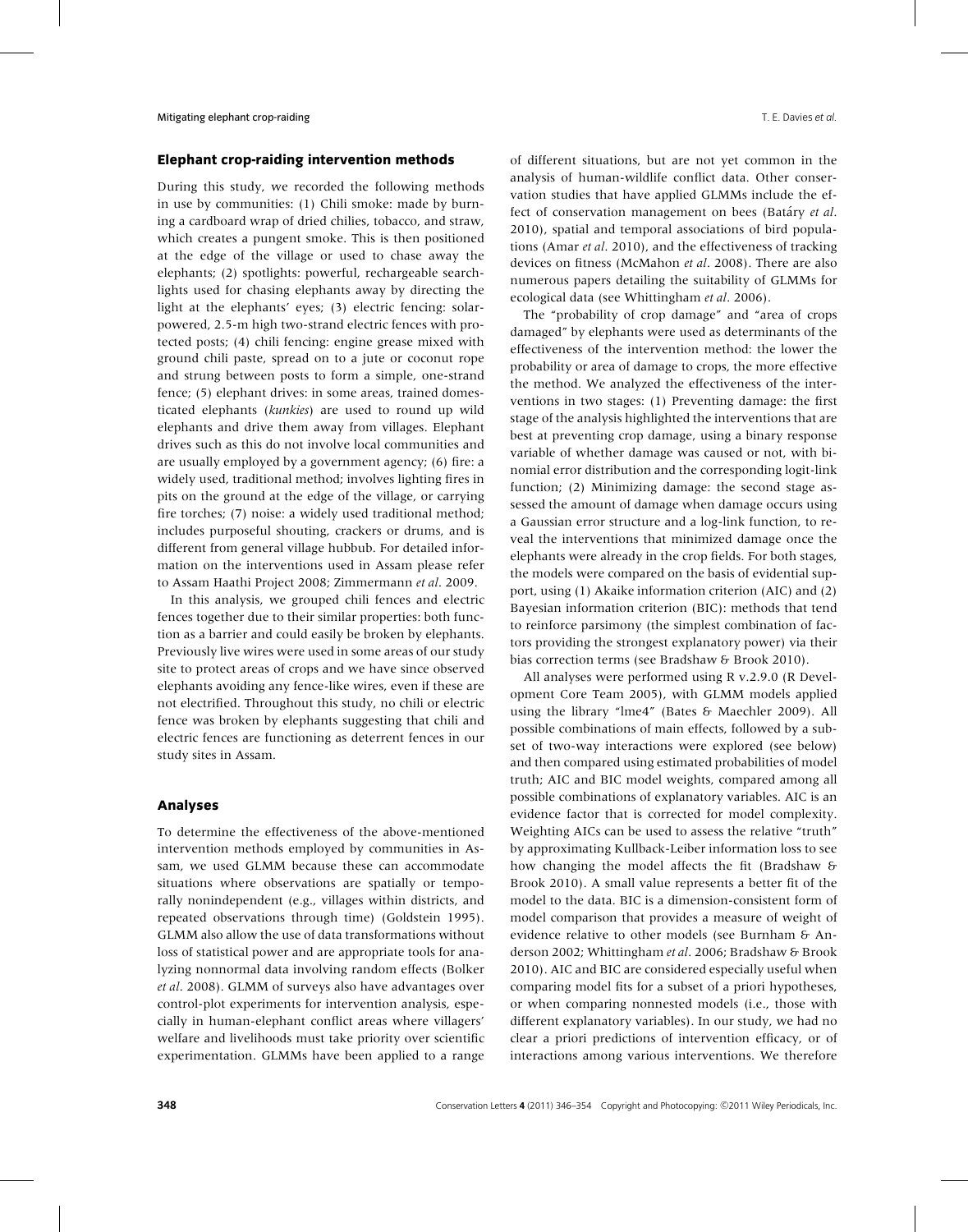adopted the principles of the "multiple working hypotheses" (Elliott & Brook 2007) to specifically accommodate the simultaneous comparison of hypotheses and avoid the arbitrary selection of a threshold probability of making Type I errors to conclude "significance" of effect (Whittingham *et al*. 2006; Bradshaw & Brook 2010).

In the absence of a priori hypotheses regarding the value of the various intervention techniques, our set of candidate models was very large. Our exploration of main effects, comparable to a multiple regression approach, tested all combinations of the presence or absence of noise, fire, fences (chili and electric), spotlight, chili smoke, or *kunkie*: this yielded  $2^6 = 64$  models for comparison. We used AIC and BIC model weights (Burnham & Anderson 2002) to estimate the dimension of "true" combination of main effects before moving on to assessment of two-way interactions among interventions.

Tests of interactions between intervention methods, that is, how effective multiple intervention methods were in instances when they were applied simultaneously, were limited to two-way interactions, due to small sample sizes of three-way intervention combinations. Even so, the model set that included all possible combinations of two-way interactions was  $2^{15} = 32,768$ . We reduced the complexity of this model selection procedure by considering only interactions among the intervention techniques identified as important as main effects during the analysis of either response variable (probability of damage or extent of damage). This yielded 64 interaction models, defined by combinations of two-way interactions among noise, fire, fences, and spotlights. We used AIC weights to guide us to the two-way interaction models, and a combination of AIC and BIC to identify the parsimonious model.

Random effects for all models were defined by space (villages within districts) and by time (regression against Julian date, nested within years). The spatial and temporal components were coded as additive random effects

### **Results**

During the 3-year duration of the study, 1,761 conflict incidents were recorded across the two study sites. The estimated herd sizes of the crop-raiding elephants ranged in size from 1 to 130 individuals (median  $= 11$ ). Conflict occurred all year with a peak from August to December (Figure 1). The total area of crops damaged by elephants over the study period amounted to 359 hectares, with an estimated local market value of INR 3,599,809 (US\$77,151). Rice was the principal crop damaged, accounting for 91.2% of the total area damaged. Homestead gardens (small plots of land adjacent to homes used for



**Figure 1** Seasonal pattern of crop damage for both districts, 2006–2009. Bars are standard error.

growing fruits and vegetables) were the second most targeted, accounting for 4.7% of the total. In 53.7% of incidents no loss of crops occurred, and in all of these cases some form of intervention was employed.

The most commonly employed intervention methods were noise and fire, used during 1,614 (91.6%) and 1,439 (81.7%) of human-elephant conflict incidents, respectively. The next most commonly employed method was spotlights used during 444 (20.1%) incidents, followed by fences on 63 (3.7%) and *kunkies* on 40 (2.3%) occasions (Figure 2). During 3.5% of incidents, no intervention methods were employed.

#### **Effectiveness of the interventions**

#### *Preventing damage*

AIC and BIC model weights agreed on the combination of intervention techniques, modeled as main effects, that best explained variation in the probability of damage being caused by elephant raids: logit (P(raid is successful)) is influenced by noise, fire, spotlight, and fences (Table 1). The weighting of this model compared to all other main effects models was 19.77%. Rival models with weightings



Figure 2 Percentage use of various intervention methods used during crop-raiding incidents.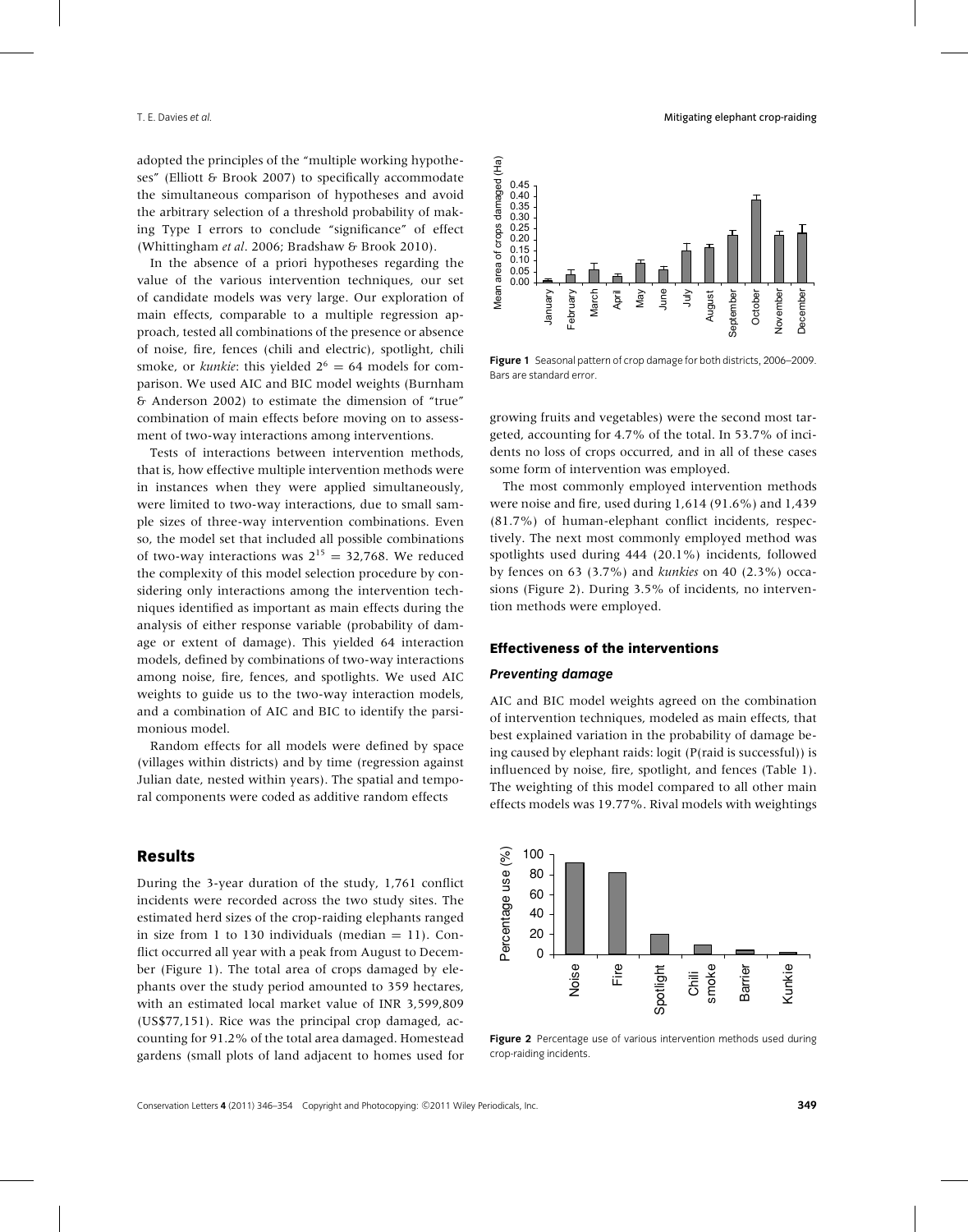**Table 1** Summary of the model weights (estimated probabilities of model truth) relating probability of damage to combinations of intervention techniques<sup>a</sup>. Presented here are the top ten models ranked according to AIC model weights, with corresponding BIC model weights. Model weights are also presented for null models, for comparison. See main text for discussion of use of AIC and BIC.

|                                                                             | Model                                                                            | AIC model weighting (%) | BIC model weighting (%) |
|-----------------------------------------------------------------------------|----------------------------------------------------------------------------------|-------------------------|-------------------------|
| Stage 1: main effects                                                       | Noise + Spotlight + Fire + Fence                                                 | 19.77                   | 0.98                    |
|                                                                             | Noise $+$ Fire $+$ Fence                                                         | 11.62                   | 8.91                    |
|                                                                             | Noise + Spotlight + Fire + Fence + Kunkie                                        | 10.26                   | 0.03                    |
|                                                                             | Noise $+$ Spotlight $+$ Fire                                                     | 10.15                   | 7.78                    |
|                                                                             | Noise + Spotlight + Fire + Fence + Chili                                         | 7.27                    | 0.02                    |
|                                                                             | Noise $+$ Fire                                                                   | 6.27                    | 74.25                   |
|                                                                             | Noise + Fire + Fence + Kunkie                                                    | 6.13                    | 0.30                    |
|                                                                             | Noise+ Spotlight + Fire + Kunkie                                                 | 4.93                    | 0.24                    |
|                                                                             | Noise+ Fire + Fence + Chili                                                      | 4.70                    | 0.23                    |
|                                                                             | Noise+ Spotlight + Fire + Chili                                                  | 3.83                    | 0.19                    |
|                                                                             | Null model                                                                       | < 0.01                  | 1.04                    |
| Stage 2: two-way interactions. Model is Noise<br>$+$ Light + Fire + Fence + | Spotlight:Noise + Spotlight:Fence +<br>Fire:Noise + Fence:Noise                  | 26.49                   | 6.38                    |
|                                                                             | Spotlight:Noise + Fire:Noise + Fence:Noise                                       | 14.12                   | 52.53                   |
|                                                                             | Spotlight:Noise + Spotlight:Fence +<br>Fire:Noise+Fence:Noise + Fence:Barrier    | 10.99                   | 0.17                    |
|                                                                             | Spotlight:Noise + Spotlight:Fence +<br>Fire:Noise + Fence:Fire                   | 10.20                   | 2.46                    |
|                                                                             | Spotlight:Noise + Spotlight:Fence +<br>Fire:Noise + Fence:Noise + Spotlight:Fire | 9.30                    | 0.15                    |
|                                                                             | Spotlight:Noise + Fire:Fence + Fire:Noise +<br>Fence:Noise                       | 5.79                    | 1.39                    |
|                                                                             | Spotlight:Noise + Spotlight:Fire + Fire:Noise<br>+ Fence:Noise                   | 5.34                    | 1.29                    |
|                                                                             | Spotlight:Noise + Spotlight:Fence +<br>Fire:Fence + Fence:Noise + Fire:Noise     | 4.50                    | 0.07                    |
|                                                                             | Spotlight:Noise + Light:Fence + Fire:Noise +<br>Fence:Fire + Spotlight:Fire      | 4.23                    | < 0.01                  |
|                                                                             | Spotlight:Noise + Fire:Fence + Fire:Noise                                        | 2.41                    | 8.96                    |
|                                                                             | Null model                                                                       | < 0.01                  | 0.01                    |

aWeightings are given for both Akaike information criteria and Bayesian information criteria. Models are ranked according to their AIC model weightings, based on two stages of analysis. The first stage considered 64 models describing all combinations of presence or absence of noise, spotlight, fire, fence, chili smoke, and *kunkie*. The second stage used the top-ranking AIC-weighted model from the first stage as a baseline model, and then considered all 64 possible combinations of presence or absence of two-way interactions among the main effects of noise, spotlight, fire, fences.

of 11.63% and 10.16% lacked the contribution of light and fences, respectively. Another rival model, with a weighting of 10.26%, promoted the use of *kunkie* to reduce the probability of a raid, but the BIC weighting for this model was only 0.03% (Table 1). Exploration of interaction models revealed a highest AIC model weighting of 26.49%, for the model that included two-way interactions between noise and spotlight, noise and fire, noise and fences, and spotlight and fences. Rival AIC weightings were 14.12% for a model that excluded the interaction between spotlight and fences, 10.99% for a model that included the interaction between fire and fences, and 10.20% for a model that replaced the interaction between noise and fences with the interaction between fire and fences. However, BIC weightings penalized the extra pa-

rameters required to estimate the interactions between spotlight and fences and between fire and fences.

To simplify presentation, we provide a figure that describes a consensus model that includes interactions between noise and spotlight, noise and fire, and noise and fences (Figure 3). The message of this model is that intervention techniques can be effective in isolation, but that their reduction of the probability of crop damage is compromised when interventions are used in combination. Spotlights, fire, and fences were each effective at reducing the probability of damage when used in isolation. However, when either were used in combination with noise their efficacy was compromised (Figure 3; described by interactions between noise and fire, noise and spotlight, noise and fences, Table 1). Noise also works as an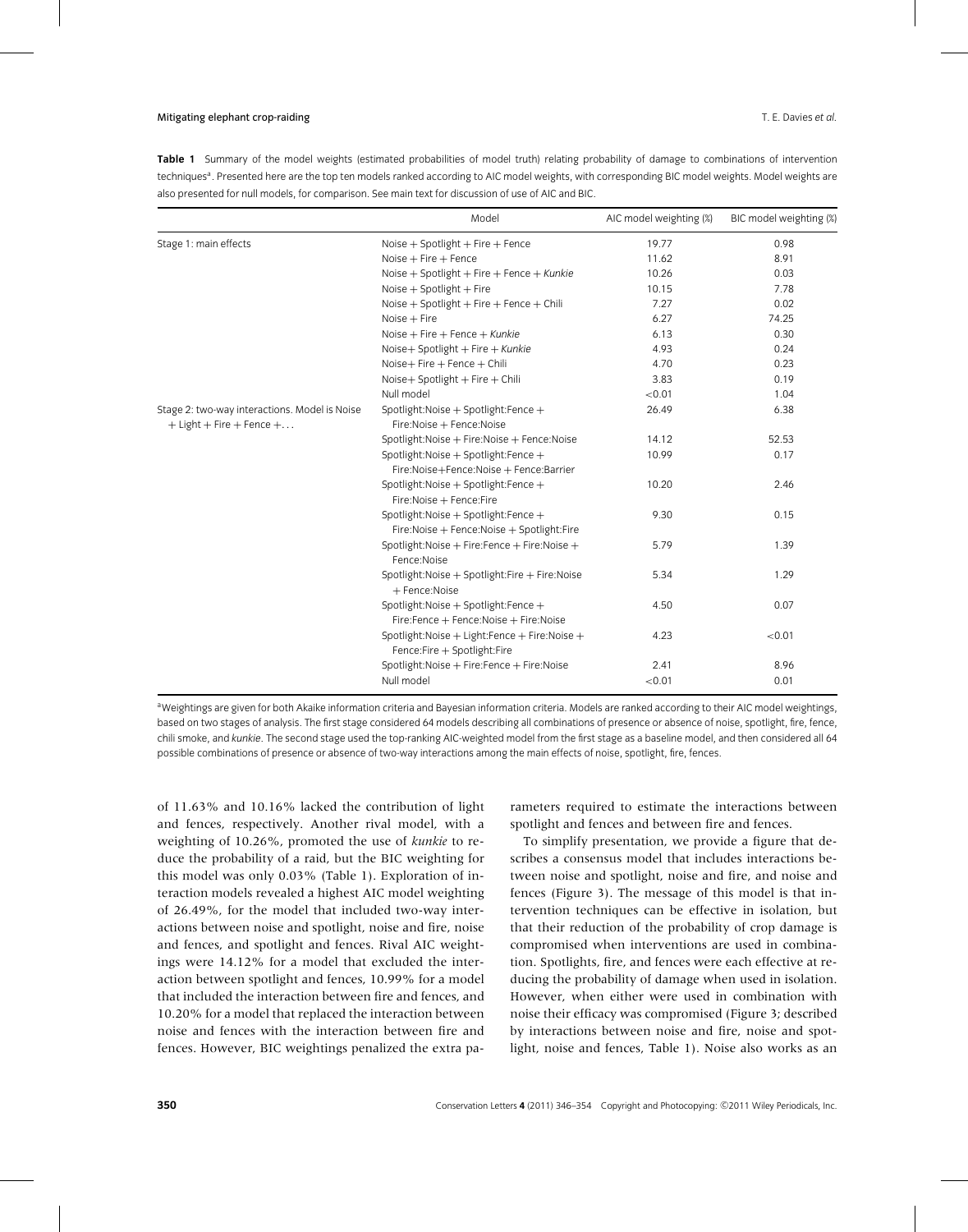

**Figure 3** Average probability of damage occurring for various interventions in conjunction with and without noise. Note. The far left hand column indicates no intervention used. Chili smoke and kunkie are not included as they were not found to be effective.

intervention technique, but only when used on its own (Figure 3). All rival models confirmed this conclusion: a combination of fire and fence increased the probability of damage, as did a combination of spotlight and fence.

The relative contribution of the random effects terms to model deviance is shown in Table 2. Variation among years dominates the variation in the probability of successful raids by elephants and there also exists important variation among villages.

#### *Minimizing damage*

No interventions were found to reduce the extent of damage caused (Table 3), and no significant interactions were found between any of the intervention methods. The model with greatest AIC weighting (81.56%) and BIC weighting (98.72%) was the null model (Table 3). Unexplained variation dominates the variation in the extent of damage caused and there is also important variation among villages (Table 4).

**Table 2** Relative contribution of spatial and temporal random effects to variation in the probability of crop damage during elephant raids.

| Relative contribution (%) |  |
|---------------------------|--|
| 18.53                     |  |
| 0.52                      |  |
| < 0.001                   |  |
| 80.94                     |  |
|                           |  |

# **Discussion**

Fences (chili and electric) were the most effective at reducing the probability of damage to crops, followed by spotlights and fire. But when either of these methods was used in combination with noise their efficacy was reduced, with the most pronounced negative effect seen with fences and spotlights. Spotlights and fences are static or directional methods, compared to noise which generally involves the whole village shouting and creating a commotion, which is less directional and could be disorientating to elephants. The compromised efficacy of interventions when used with noise could be because noise caused the elephants to panic, perhaps split up or react more erratically and in doing so damage a greater area of the field in their attempts to escape. Elephants reacting to a directional and relatively static deterrent such as ground fire, fences, or a spotlight might react more calmly, moving away from the deterrent in a more controlled manner as a whole herd. Noise and other active intervention methods were also correlated with greater crop damage in Kenya (Sitati *et al*. 2005). Villagers report that traditional methods, such as fire and noise, are losing their effectiveness, which could be a reflection of the decreased efficacy of noise when used in conjunction with other methods. These methods were employed during the majority of incidents, increasing the likelihood of eventual habituation. Chili smoke was not effective at preventing damage to crops, perhaps due to the requirement that the wind blew in the right direction toward the elephants. *Kunkies* were also ineffective at preventing damage to crops. This could be because the elephants and mahouts used in these drives are not sufficiently trained or experienced in this method and caused wild elephant herds to panic and run in different directions, increasing the trampling damage to crops by wild elephants as well as the *kunkies*. Spotlights were found to be an effective deterrent, correlating with Sitati *et al*. (2005) who also found spotlights to be an effective deterrent, especially when the lights were bright. Important variation was found to exist between villages, which perhaps reflects landscape-level factors, which have been shown to influence crop raiding, such as proximity to forest (Linkie *et al*. 2007) and area of cultivation (Sitati *et al*. 2003). We are currently completing further work with GIS to clarify these effects in Assam.

Previous studies on the effectiveness of interventions have produced varied results, which perhaps also reflects the varying scientific and statistical approach employed. The lack of intervention quantification is in part because of the difficulty of experimentation in a field situation (Osborn & Parker 2003) and it is a consistent problem in conservation that the majority of conservation actions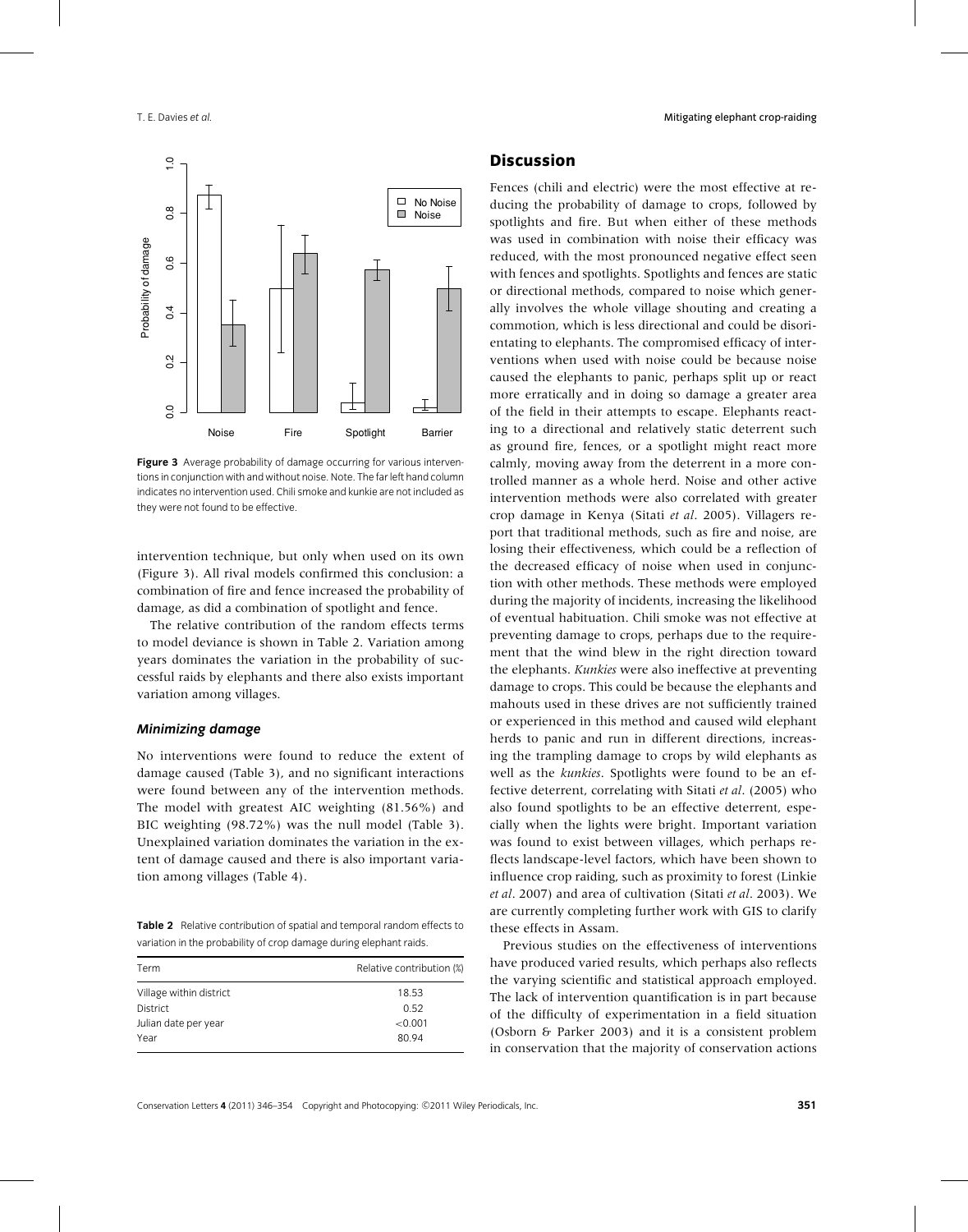**Table 3** Summary of model weights (estimated probabilities of model truth) relating extent of damage to combinations of intervention techniques. Weightings are given for both Akaike information criteria and Bayesian information criteria<sup>a</sup>. Presented here are the top ten models ranked according to AIC model weights, with corresponding BIC model weights. See main text for discussion on use of AIC and BIC.

|                  | Model                            | AIC model<br>weighting (%) | <b>BIC</b> model<br>weighting (%) |
|------------------|----------------------------------|----------------------------|-----------------------------------|
| Stage 1: main    | Null model                       | 81.98                      | 98.72                             |
| effects          | Kunkie                           | 7.02                       | 0.54                              |
|                  | Noise                            | 3.03                       | 0.23                              |
|                  | Fire                             | 2.69                       | 0.21                              |
|                  | Chili                            | 1.50                       | 0.12                              |
|                  | Fence                            | 1.25                       | 0.10                              |
|                  | Spotlight                        | 0.97                       | 0.07                              |
|                  | $Fire + Kunkie$                  | 0.29                       | < 0.01                            |
|                  | Noise $+$ Fire                   | 0.27                       | < 0.01                            |
|                  | Noise $+$ Kunkie                 | 0.23                       | < 0.01                            |
| Stage 2: two-way | Null model                       | 81.56                      | 98.72                             |
| interactions.    | Kunkie                           | 6.99                       | 0.54                              |
|                  | Noise                            | 3.02                       | 0.23                              |
|                  | Fire                             | 2.68                       | 0.21                              |
|                  | Chili                            | 1.49                       | 0.12                              |
|                  | Fence                            | 1.24                       | 0.10                              |
|                  | Spotlight                        | 0.96                       | 0.07                              |
|                  | Noise $+$ Fire $+$<br>Noise:Fire | 0.47                       | < 0.01                            |
|                  | $Fire + Kunkie$                  | 0.29                       | < 0.01                            |
|                  | $Fire + Noise$                   | 0.27                       | < 0.01                            |
|                  |                                  |                            |                                   |

a Models here are ranked according to their AIC model weightings, based on two stages of analysis. The first stage considered 64 models describing all combinations of presence or absence of noise, spotlight, fire, fence, chili smoke, and *kunkie*. The second stage then considered all 64 possible combinations of presence or absence of two-way interactions among the main effects of noise, spotlight, fire, fence (selected due to their importance in the "probability of damage" models.

are based on experience, not evidence (Pullin & Knight 2001). Our analysis has shown that the effectiveness of interventions can be analyzed from a field dataset using GLMMs; considered one of the best tools for analyzing nonnormal data involving random effects (Bolker *et al*. 2008). Controlled trials for assessing interventions usually offer support to certain communities while leaving others undefended, therefore the use of GLMMs with survey data offers an approach that is more acceptable to villagers, providing there is sufficient natural variation in intervention techniques among villages and temporally. A weakness of this study (and indeed all previous intervention studies) is that our method did not record at what point during the incident the intervention was employed and did not capture information on the intensity of interventions such as fire and noise, which have the ability to

**Table 4** Relative contribution of spatial and temporal random effects to variation in the extent of crop damage during elephant raids.

| Relative contribution (%) |
|---------------------------|
| 11.05                     |
| 0                         |
| < 0.001                   |
| 5.25                      |
| 83.70                     |
|                           |

vary considerably but are inherently difficult to measure and record.

Crop raiding by elephants erodes local people's tolerance of elephants (Sitati *et al.* 2005; Parker *et al*. 2007). Even in India where the elephant is revered through the Hindu God Ganesha (Hart 2005), the losses people sustain drives them to retaliatory actions, such as poisoning and electrocution of elephants in order to protect their livelihoods (Gureja *et al*. 2002; Zimmermann *et al*. 2009). As a result, it is thought that reducing the impact of crop raiding on people's livelihoods will improve attitudes toward elephants and conservation; however more work is required to verify this assumption and determine the effectiveness of intervention methods on changing attitudes toward elephants and conservation.

Crop damage affects subsistence farmers directly through loss of their primary food and income resources, and indirectly through a variety of social costs (Osborn & Parker 2003). It is therefore vital to find ways to mitigate this conflict to improve food security and rural communities' attitudes toward elephants. Equally however, it is essential to ensure introduced intervention methods are promoted based on evidence of their effectiveness. From our analysis, we propose mitigation efforts in Assam should focus on using chili fences, electric fences, and spotlights, with a reduction in the promotion of *kunkies* and chili smoke. To increase the effectiveness of spotlights and fences, the use of noise as an intervention method should be reduced. One solution could be for communities to instigate "village defense teams" trained in the best practices of intervention deployment and effective action during an elephant raid. Chili fences are a cheaper fence option than electric fencing, and can easily be installed and maintained by communities without any outside donor input. While our grouped analysis found electric and chili fences both effective at preventing damage, further analysis is needed to determine any differences in the effectiveness between the two fence types. An efficient conservation fence must balance the cost of breaches against the cost of a more secure design (Bode & Wintle 2010). The most effective interventions may not be the most cost effective and a balance between cost,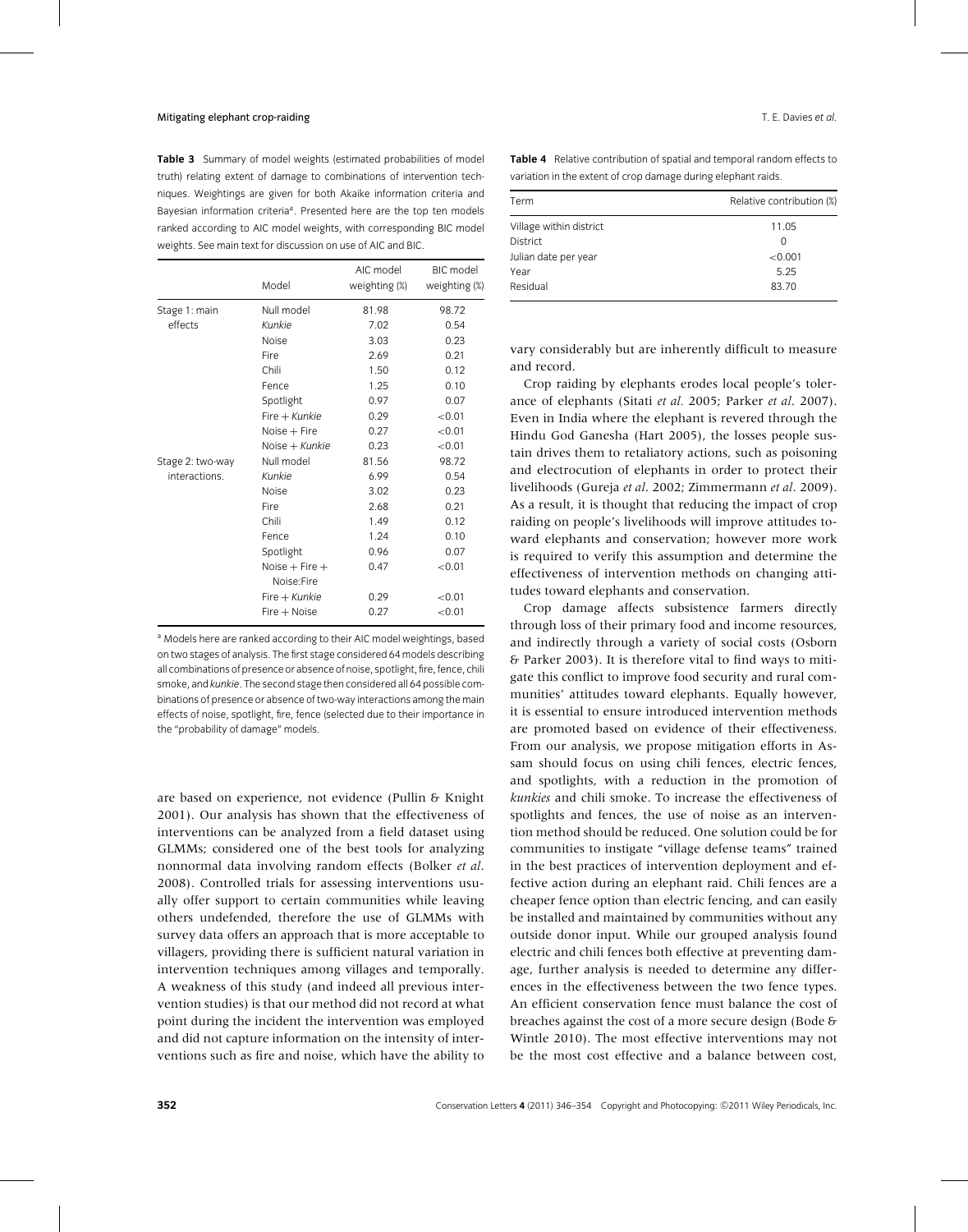effectiveness, and sustainability is required. Yet to avoid eventual habituation and ensure long-term effectiveness, new intervention methods will need to be developed and tested (Osborn & Parker 2002).

Enabling communities to defend their crops only addresses the symptoms of conflict and not the underlying cause, which is the increasing settlement and cultivation within elephant ranges (Barnes 2002). Unfortunately, successful mitigation might encourage greater cultivation in elephant ranges (Sitati, 2003; Sitati & Walpole 2006) and to counteract this and develop a longterm solution, community-based intervention methods must be accompanied by conservation incentives and appropriate landscape-scale habitat management.

# **Acknowledgments**

The Assam Haathi Project (www.assamhaathiproject. org), which conducted this work, is a project of the North of England Zoological Society (Chester Zoo) and EcoSystems-India; the project was funded by the UK government's Darwin Initiative and Chester Zoo. We thank our collaborators, in particular: B. Hazarika, A. Baruah, G. Chakraborty, L. Nath, A. Nath, A. Basumatari, R. Bagh, N. Nath, D. Das, T.N. Choudhury, S.B. Brahma, P.J. Deka and G. Narayan.

#### **References**

- Amar, A., Redpath S., Sim I., Buchanan G. (2010) Spatial and temporal associations between recovering populations of common raven *Corvus corax* and British upland wader populations. *J App Ecol* **47**, 253–262.
- Assam Haathi Project (2008) *Living with elephants in Assam: a handbook*. Guwahati, Assam, India: EcoSystems-India and Chester, UK: North of England Zoological Society.
- Barnes, R.F.W. (2002) Treating crop-raiding elephants with asprin. *Pachyderm* July-December 2002, 96–99.
- Batáry, P., Báldy A., Sárospataki M. et al. (2010) Effect of conservation management on bees and insect-pollinated grassland plant communities in three European countries. *Agric Ecosyst Environ* **136**, 35–39.

Bates, D., Maechler M. (2009) lme4: linear mixed-effects models using S4 classes. R package version 0.999375–31. http://CRAN.R-project.org/package=lme4.

Bode, M., Wintle B. (2010) How to build an efficient conservation fence. *Conserv Biol* **24**, 182–188.

Bolker, B.M., Brooks M.E., Clark C.J. *et al*. (2008) Generalized linear mixed models: a practical guide for ecology and evolution. *Trends Ecol Evol* **24**, 127–135.

Bradshaw, C.J.A., Brook B.W. (2010) The conservation biologist's toolbox – principles for the design and analysis of conservation studies. Pages 313–339 in N.S. Sodhi, P.R. Ehrlich, editors. *Conservation biology for all*. Oxford University Press, Oxford.

- Burnham, K.P., Anderson D.R. (2002) *Model selection and multimodel inference: a practical information-theoretic approach*, 2nd edition. Springer-Verlag, New York.
- Choudhury, A.U. (1999) Status and conservation of the Asian elephant *Elephas maximus* in north-eastern India. *Mammal Rev* **29**, 141–173.
- Elliott, L.P., Brook B.W. (2007) Revisiting Chamberlin: multiple working hypotheses for the 21<sup>st</sup> Century. *Bioscience* **57**, 608–614.

Fernando, P., Wikramanayake E.D., Weerakoon D., Jayasinghe L.K.A., Gunawardene M., Janaka H.K. (2005) Perceptions and patterns of human-elephant conflict in old and new settlements in Sri Lanka: insights for mitigation management. *Biodivers Conserv* **14**, 2465–2481.

- Goldstein, H. (1995) *Multilevel statistical models*. Edward Arnold, London.
- Graham, M.D., Gichohi N., Kamau F. *et al*. (2009) *The use of electrified fences to reduce human-elephant conflict: a case study of the Ol Pejeta Conservancy, Laikipia District, Kenya. Working Paper 1*, Laikipia Elephant Project, Nanyuku, Kenya.
- Graham, M.D., Ocheing T. (2008) Uptake and performance of farm-based measures for reducing crop raiding by elephants *Loxodonta africana* among smallholder farms in Laikipia District, Kenya. *Oryx* **42**, 76–82.
- Gureja, N., Menon V., Sarkar P., Kyarong S.S. (2002) *Ganesha to Bin Laden: human-elephant conflict in Sonitpur district of Assam*. Wildlife Trust of India, New Delhi.
- Hart, L.A. (2005) The elephant-mahout relationship in India and Nepal: a tourist attraction. Pages 163–190 in J. Knight, editor. *Animals in person: cultural perspectives on human-animal intimacies*. Berg Publishers, Oxford.
- Hedges, S., Gunaryadi D. (2010) Reducing human-elephant conflict: do chillies help to deter elephants from entering crop fields? *Oryx* **44**, 139–146.

Kioko, J., Muruthi P., Omondi P., Chiyo P.I. (2008) The performance of electric fences as elephant barriers in Amboseli, Kenya. *S Afr J Wildl Res* **38**, 52–58.

- Kushwaha, S.P.S., Hazarika R. (2004) Assessment of habitat loss in Kameng and Sonitpur elephant reserves. *Curr Sci* **87**, 1447–1453.
- Linkie, M., Dinata Y., Nofrianto A., Leader-Williams N. (2007) Patterns and perceptions of wildlife crop raiding in and around Kirinci Seblat National Park, Sumatra. Anim Conserv **10**, 127–135.

McMahon, C.R., Field I.C., Bradshaw C.J.A., White G.C., Hindell M.A. (2008) Tracking and data-logging devices attached to elephant seals do not affect individual mass gain or survival. *J Exp Mar Biol Ecol* **360**, 71–77.

Messmer T.A. (2000) The emergence of human-wildlife conflict management: turning challenges into opportunities. *Int Biodet & Biodeg* **45**, 97–102.

Myers N., Mittermeier R.A., Mittermeier C.G., da Fonseca G.A.B., Kent J. (2000) Biodiversity hotspots for conservation priorities. *Nature* **403**, 853– 858.